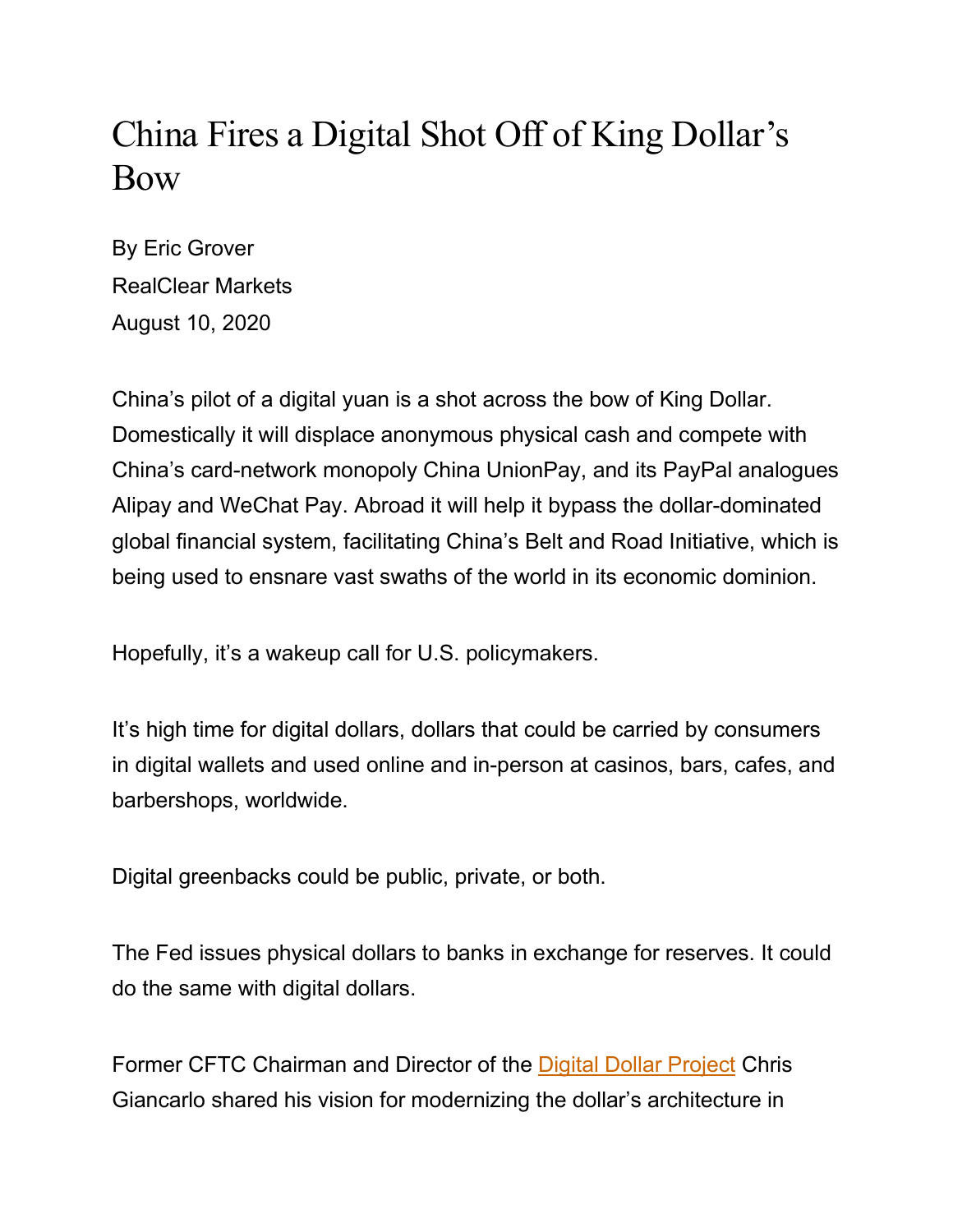the Senate Banking Committee's June 30<sup>th</sup> hearing "The Digitization of Money and Payments." He envisions Fed e-dollars distributed through banks and regulated money transmitters. The central bank would issue edollars to banks against reserves, that would in turn issue them to consumers and businesses. The Fed would serve rather than compete with banks.

Distributing digital greenbacks through banks is politically practical as they're a powerful interest group. It also preserves the dynamicism and accountability of competitive private-sector banking and payment systems.

Fed e-dollars would be supported by a permissioned distributed digital ledger, hopefully, unlike China's digital yuan, with U.S. values like privacy designed in.

They wouldn't be the first digital greenback. In 2015 Ecuador's central bank launched an account-based digital dollar. It failed, not because Ecuadorans don't like dollars - they do, but because of distrust of the central bank and the state MNO having a monopoly providing mobile payment services.

Competition between Fed and private-sector e-dollars would be healthy.

Facebook's Libra stablecoin – "the Zuck buck," will be a de facto digital dollar, used with its wallet Novi within Facebook and WhatsApp, and via third-party e-wallets.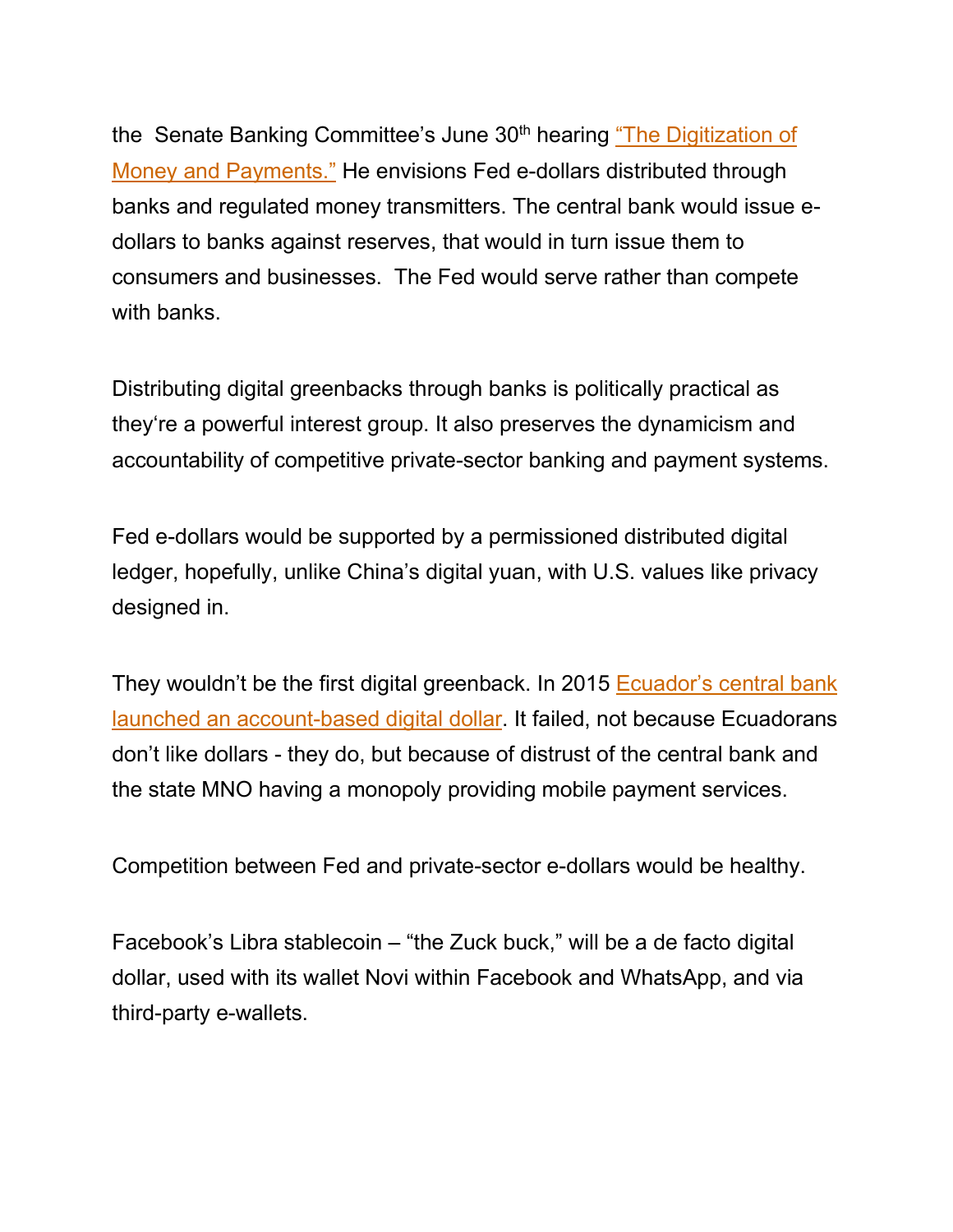Chase's JPMCoin and Signature Bank's Signet are electronic dollar-backed tokens, facilitating payments between their domestic business clients.

And, the world's largest payment network Visa has applied for a digital fiat currency patent. It could deliver digital dollars through its bank licensees.

In the U.S. digital dollars will help the un- and underbanked more fully participate in the economy, displace dirty physical cash, and compete with credit and debit cards, PayPal, and money-transfer systems like MoneyGram and Western Union.

But digital dollars' impact will be felt worldwide.

The dollar is the world's preeminent currency, enjoys trust and powerful network effects. It dominates foreign-exchange reserves, foreign-currencydenominated debt, foreign-exchange turnover, and cross-border interbank payments.

The dollar accounted for 61% of the world's foreign-exchange currency reserves as of the fourth quarter of last year, far surpassing the euro's 21% share and the Chinese renminbi's paltry 2%. An enormous 74% of the \$16 trillion in foreign-currency debt is denominated in dollars, and most international trade, including oil, is invoiced in dollars.

While Beijing resents its dominance, foreigners planetwide love dollars. They circulate widely outside the U.S., for licit and illicit purposes. About 60% of U.S, currency and 75% of \$100 bills are held abroad. Dollars are